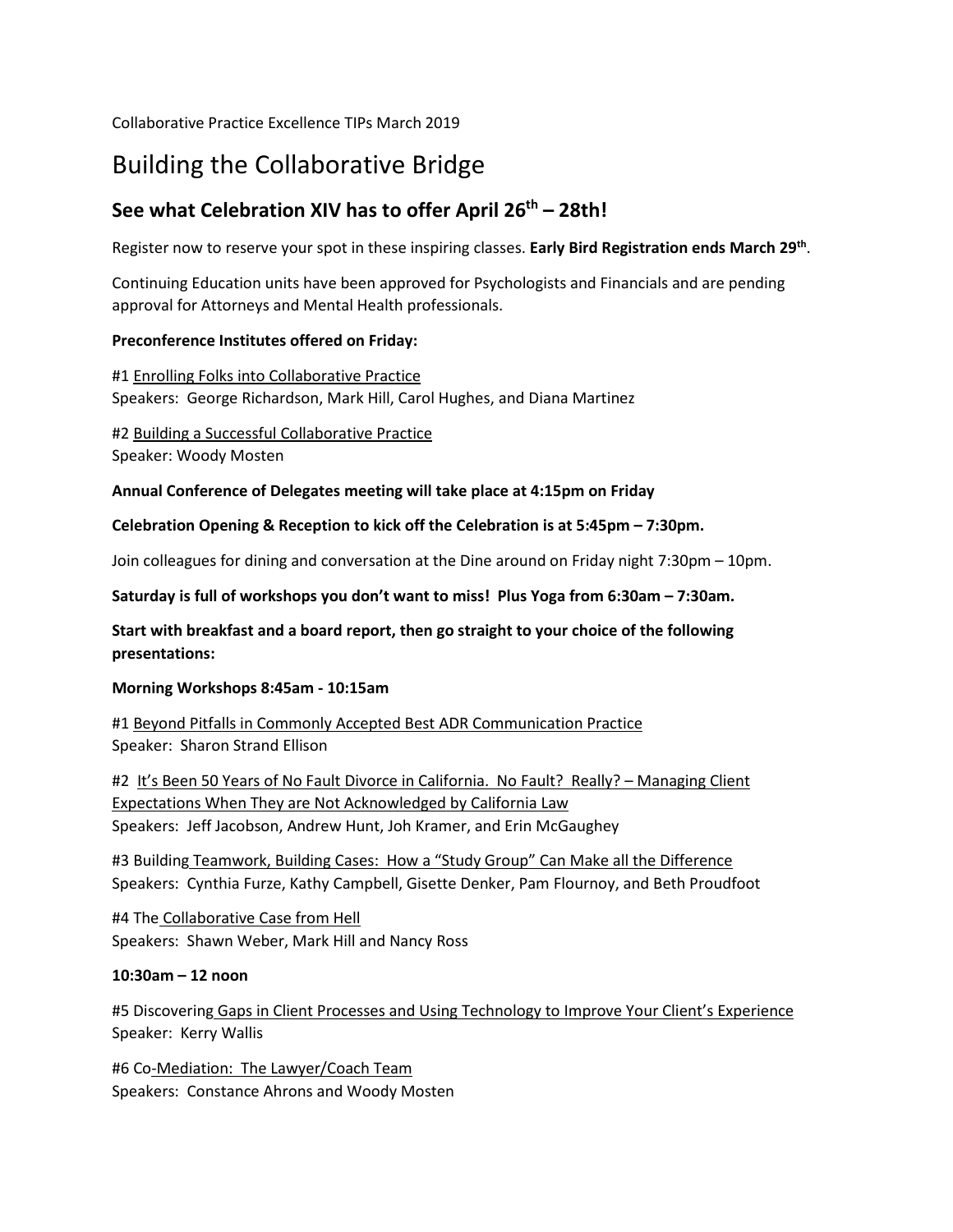#7 Best Practices for Support Agreements Considering Clients' Emotions Speakers: Warren Sacks, Stephanie Maloney and James Walton

**Saturday Plenary I and luncheon:** Exploring and Expanding Emotional Intelligence: Enriching Clients and Professionals Along the Divorce Path Through the SeatBeat Experience Speakers: Ellie Izzo and Vicki Carpel Miller

#### **Afternoon Workshops:**

#### **1:45pm -5:00pm**

#8 **Exploring** and Expanding Emotional Intelligence: Enriching Clients and Professionals Along the Divorce Path Through the SeatBeat Experience Speakers: Ellie Izzo and Vicki Carpel Miller

#9 Starting with the Big Rocks: Preparing Parties for Settlements by Identifying Common High-Level Shared Values and Goals Speakers: Shawn Weber and Shawn D. Skillin

#### **1:45pm -3:15pm**

#10 Vetting the House in Elder/Divorce Collaborative Law: Preventing Legal and Financial Problems with Real Property Taxation, Valuation, Disposition, and Division Speaker: Kelly Murray

#11 Divorce Mortgage Financing Strategies 2.0 Speakers: Jason Crowley and Ross Garcia

#### **3:30pm – 5:00pm**

#12 Assessing Collaborative Suitability: Challenging Individual and Couple Characteristics Speakers: Sharon Clark and Cathy Daigle

#13 What Children Show About Divorce: Using the Sand Tray as a Child Specialist Speaker: Beth Proudfoot

**Dinner, Dancing and Eureka Awards 6pm – 11:30pm Music with Live Rock and Roll cover band!** 

#### **Sunday Breakfast/Brunch and Plenary II 8:00am – 9:30am**

Powerful Non-Defensive Communication: Cutting Edge Skills for Defusing Defensiveness, Often Instantly Speaker: Sharon Strand Ellison

#### **Morning Workshops 9:30am – 12:45am**

#14 Agreement Readiness: How Full Interdisciplinary Teams Bring Clients to Agreement Readiness Speakers: Carol Hughes, Bart Carey and Cathleen Collinsworth

#15 Nesting for Happier Children: A New Approach to Preserving the Family and Putting Children First During Divorce Speaker: Ann Buscho